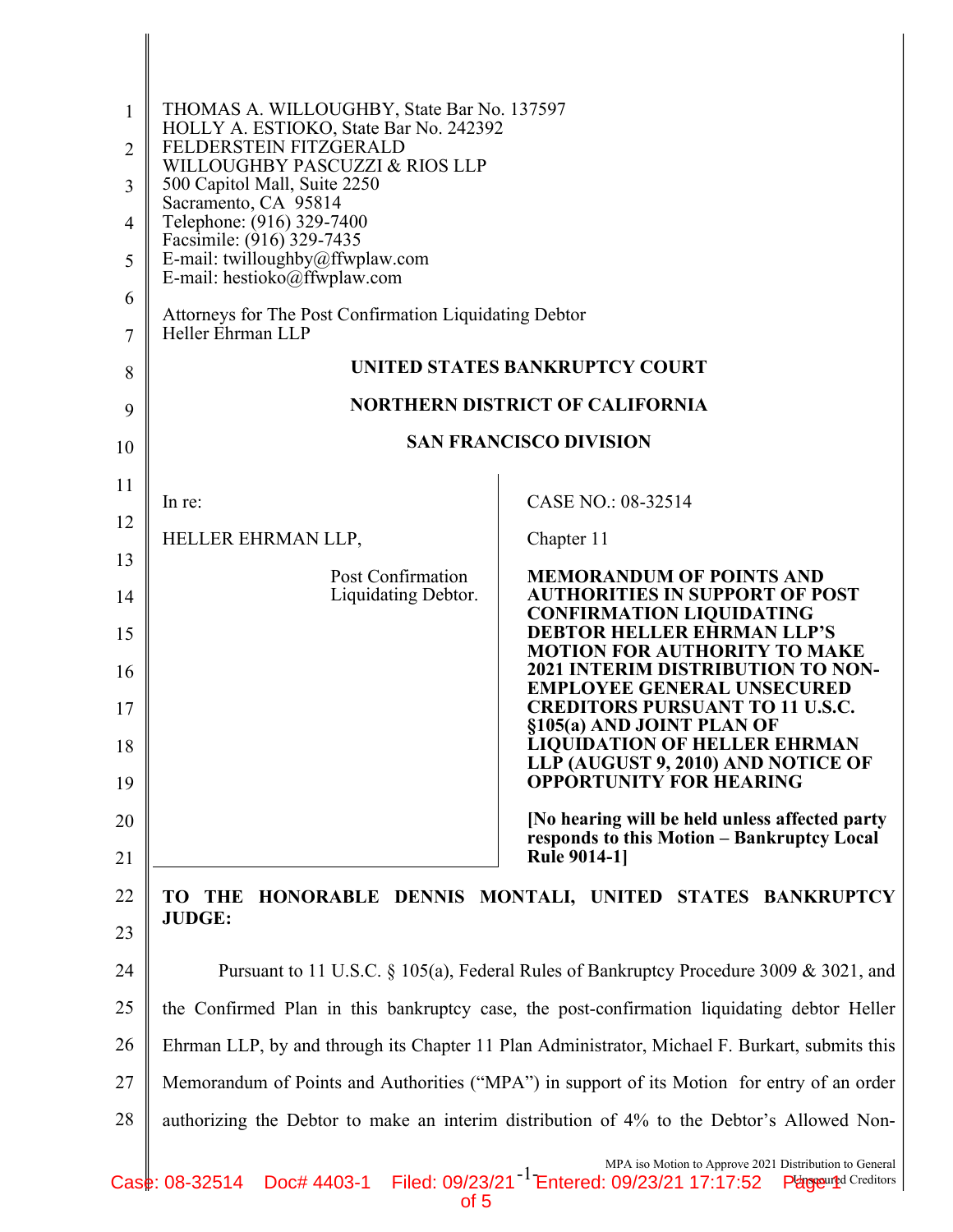| $\mathbf{1}$   | Employee GUC Claimants and for related relief as set forth in the Motion. <sup>1</sup>                                                                                                                      |  |  |
|----------------|-------------------------------------------------------------------------------------------------------------------------------------------------------------------------------------------------------------|--|--|
| $\overline{2}$ | <b>FACTUAL BACKGROUND</b><br>I.                                                                                                                                                                             |  |  |
| 3              | The Factual Background has been set forth in the accompanying Motion, and those facts                                                                                                                       |  |  |
| $\overline{4}$ | are fully incorporated into this MPA.                                                                                                                                                                       |  |  |
| 5              | <b>II. LEGAL ARGUMENT</b>                                                                                                                                                                                   |  |  |
| 6              | Federal Rule of Bankruptcy Procedure 3021 provides that, "after a plan is confirmed,                                                                                                                        |  |  |
| $\overline{7}$ | distribution shall be made to creditors whose claims have been allowed" The rule "does not                                                                                                                  |  |  |
| 8              | provide guidance concerning when distribution should occur," but "[d] istribution is made in                                                                                                                |  |  |
| 9              | accordance with the terms of the confirmed plan. Thus, the timing of distribution and manner of                                                                                                             |  |  |
| 10             | distribution may be covered in the plan. Rule 3021 allows maximum flexibility to the drafter                                                                                                                |  |  |
| 11             | of the plan in the area of distribution." 9 Collier on Bankruptcy ¶ 3021.01 (A. N. Resnick and                                                                                                              |  |  |
| 12             | H. J. Sommer, eds. 16 <sup>th</sup> ed. 2018) (emphasis added).                                                                                                                                             |  |  |
| 13             | Here, the Confirmed Plan at section 5.20 states, <i>inter alia</i> , that:                                                                                                                                  |  |  |
| 14             | "Distributions to holders of Allowed Claims in Classes 7 through 9 shall be made as                                                                                                                         |  |  |
| 15<br>16       | soon as practicable as determined by the business judgment of the Plan<br>Administrator based upon the amount of funds to be distributed relative to the<br>administrative costs of making a distribution;" |  |  |
| 17             | and,                                                                                                                                                                                                        |  |  |
| 18             | "Except as otherwise agreed by the holder of a particular Claimall amounts to be paid                                                                                                                       |  |  |
| 19             | by the Liquidating Debtor under the Plan shall be distributed in such amounts and at<br>such times as is reasonably prudent, in the form of interim and/or final distributions,                             |  |  |
| 20             | with sufficient reserves established to satisfy the reserve requirements for Disputed                                                                                                                       |  |  |
| 21             | Unsecured Claims, Professional Fees and anticipated Plan Expenses."                                                                                                                                         |  |  |
| 22             | Plan at $\S$ 5.20 (Emphasis added).                                                                                                                                                                         |  |  |
| 23             | Thus, the Plan provides that the Plan Administrator may make "interim and/or final                                                                                                                          |  |  |
| 24             | distributions" at such times and in such amounts that he deems "reasonably prudent" and                                                                                                                     |  |  |
| 25             | according to his "business judgment."                                                                                                                                                                       |  |  |
| 26             | In addition, the Plan provides that the Court has jurisdiction over this matter and shall                                                                                                                   |  |  |
| 27             |                                                                                                                                                                                                             |  |  |
| 28             | <sup>1</sup> Unless otherwise noted, all capitalized terms shall have the same meaning as set forth in the<br>Motion.                                                                                       |  |  |
|                | MPA iso Motion to Approve 2021 Distribution to General                                                                                                                                                      |  |  |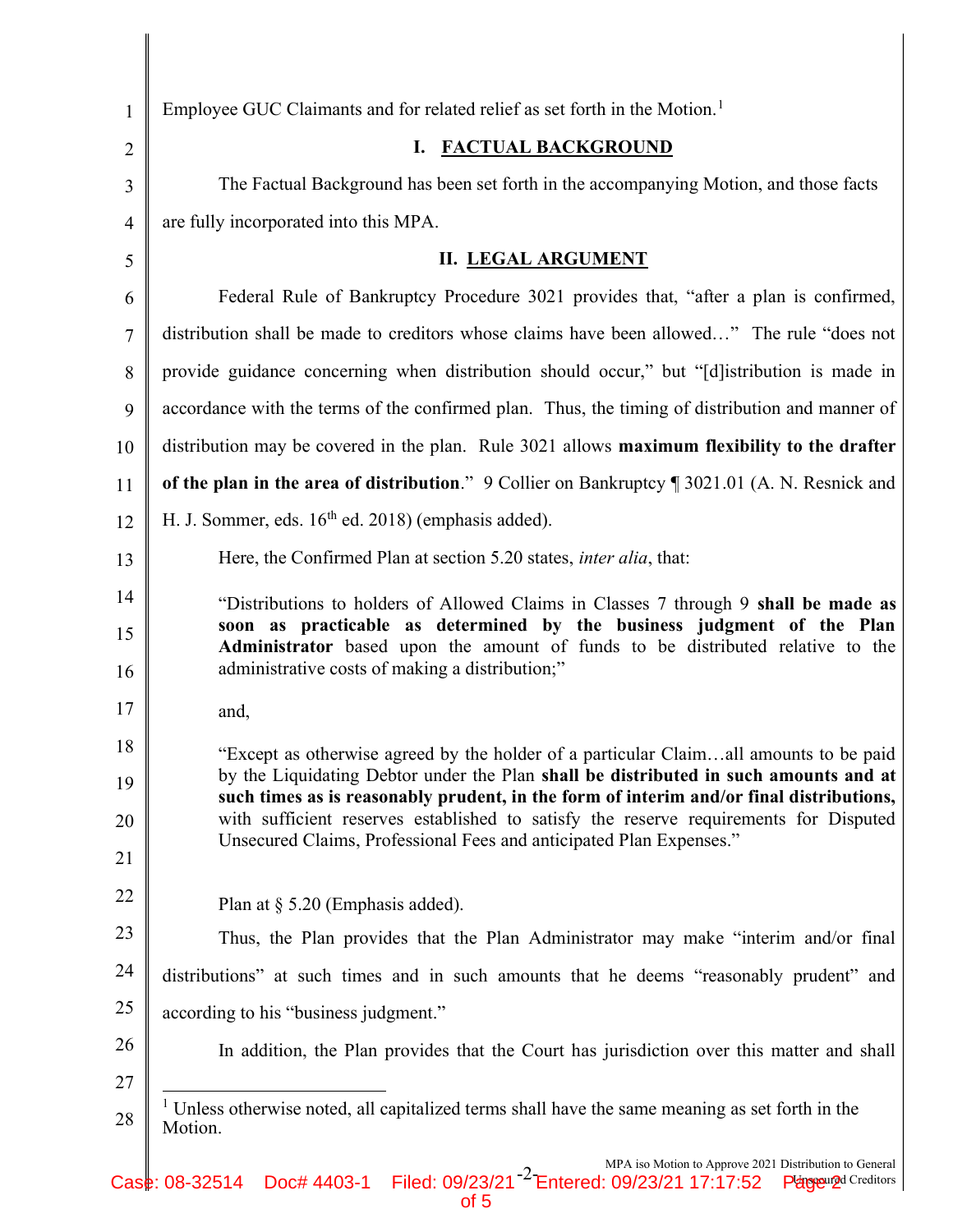retain jurisdiction, *inter alia*, "To approve interim and/or final distributions to creditors, including the approval of any publication notices, which the Plan Administrator in his sole discretion believes should be noticed to creditors." See Plan, Article IX, Retention of Jurisdiction, at (xiii).

3 4

1

2

5 6 7 8 9 10 11 11 U.S.C. § 105(a) provides, "The court may issue any order, process, or judgment that is necessary or appropriate to carry out the provisions of this title. Interim distribution orders are authorized under section 105(a). In re Frantz, 2020 U.S. Dist. LEXIS 51778 at \*38 (citing In re Bird, 565 B.R. 382, 400 (Bankr. S.D. Tex. 2017) ("The Code does not bar an interim distribution, and when it benefits the estate to do so, the Court is authorized to approve any interim distribution using its authority pursuant to  $\S 105(a)$ . Here, the interim distribution will maximize distribution to the creditors because it will decrease the amount lost to bank fees. Stated differently, an interim distribution right now is in the best interests of the estate.").

12 13 14 15 16 17 18 In addition, although Bankruptcy Rule 3009 provides for payment of dividends to creditors in a Chapter 7 case, a bankruptcy court, by order, may provide for distributions under Rule 3009, superseding the rule's contemplation of a Chapter 7 case. See 9 Collier on Bankruptcy ¶ 3009.02 (A. N. Resnick and H. J. Sommer, eds. 16<sup>th</sup> ed. 2018) ("Rule 3009 does not eliminate court participation in the distribution process, and circumstances may require a court order in connection with distributions (e.g., to approve interim distributions or when the trustee fails to act.").

19 20 21 22 23 24 25 26 27 28 The Plan Administrator has resolved all Disputed Claims in this case, including the Paravue claim. The Plan Administrator had intended to make a final distribution to nonemployee general unsecured claimants and to close this bankruptcy case once the Paravue claim was resolved. However, the Plan Administrator has recently received funds in the amount of approximately \$2.6 million in connection with an unexpected distribution from a Heller investment, specifically, the VLG Investment Fund 2002, and there is a possibility of receiving more funds in the future. In light of these changed circumstances—the receipt of a large amount of funds and the possibility of more funds to be received in the future—the Plan Administrator now believes that it is in the best interests of creditors to keep the bankruptcy case open, and further believes that it would be fair and equitable to make an interim distribution to non-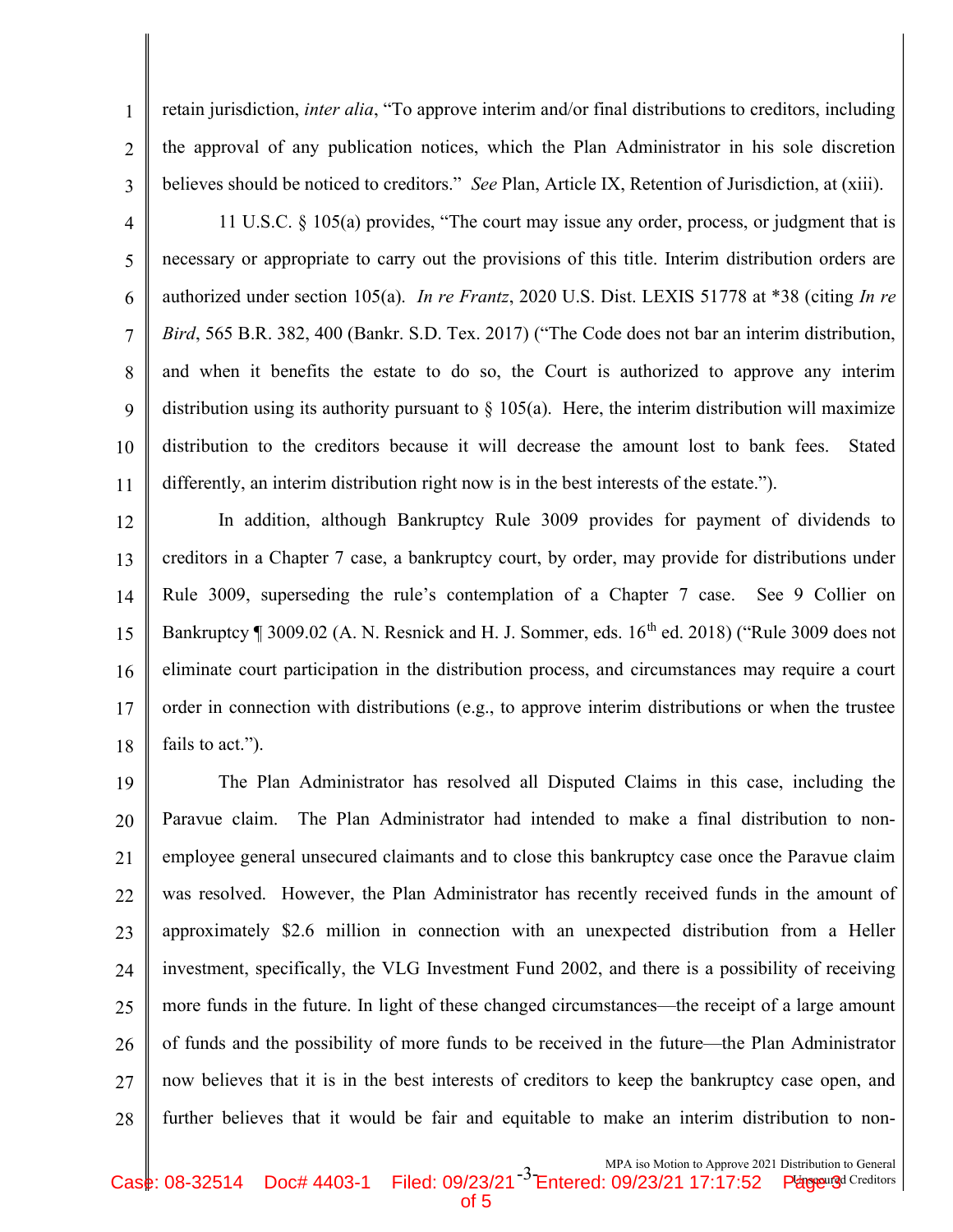1 2 3 4 5 6 7 employee general unsecured claimants at this time. In addition, it is important to make such a distribution before the year's end in order to mitigate any income tax liability for 2021. The distribution percentage to non-employee general unsecured claimants will be 4%, which is the same percentage the employee general unsecured claimants received in their 2020 Employee Distribution, and will bring the total distribution to the non-employee general unsecured claimants to 64% (the same as the employee general unsecured claimants). The Plan Administrator requests Court authority to make this distribution. Burkart Decl. at  $\P$  14.

8 9 10 11 12 13 14 As discussed in the First, Second, Third, and Fourth Distribution Motions (hereafter collectively referred to as the Prior Distribution Motions), and approved in the Orders thereto, and/or consistent with Articles 1.54, 1.58, 1.137, 4.8, 4.9, 4.10, 5.20, 5.21, 5.22(i), (iv), (vi) & (vii), 5.26 and 5.31 of the Plan, no distribution will be made with respect to De Minimis Claims, disallowed Disputed Claims, Unliquidated Claims, Late-Filed Claims, or Subordinated/Interest Claims (as defined and discussed in Prior Distribution Motions and their exhibits/amended exhibits). Burkart Decl. at ¶ 16.

15 16 17 18 A reserve account had been established with respect to De Minimus Claims consistent with the Plan. Claims that are no longer De Minimus as of the 2021 GUC Distribution have been included on Exhibit 1 and will be paid in this distribution. See Plan, Articles  $5.26 \& 5.28$ . Burkart Decl. at ¶ 17.

19 20 21 22 23 24 A thorough review of all scheduled and filed claims has been conducted, and all of the Debtor's claim objections to Disputed Claims have now been fully resolved. Disputed Claims that have been allowed, if any, have been included on Exhibit 1 and will be paid in the 2021 GUC Distribution. For Disputed Claims that have been disallowed, the funds once reserved for those claims will be redistributed to the holders of allowed general unsecured claims consistent with the Plan. See Plan, Articles 5.20, 5.21, 5.22(i), (iv), (vi) & (vii). Burkart Decl. at  $\P$  18.

25 26 27 No reserve account was ever established with respect to Unliquidated Claims, and no order was ever entered by the Court requiring such a reserve. There will be no distribution on such claims. See Plan, Articles 1.54, 1.137, & 5.22(iii). Burkart Decl. at ¶ 19.

28

//